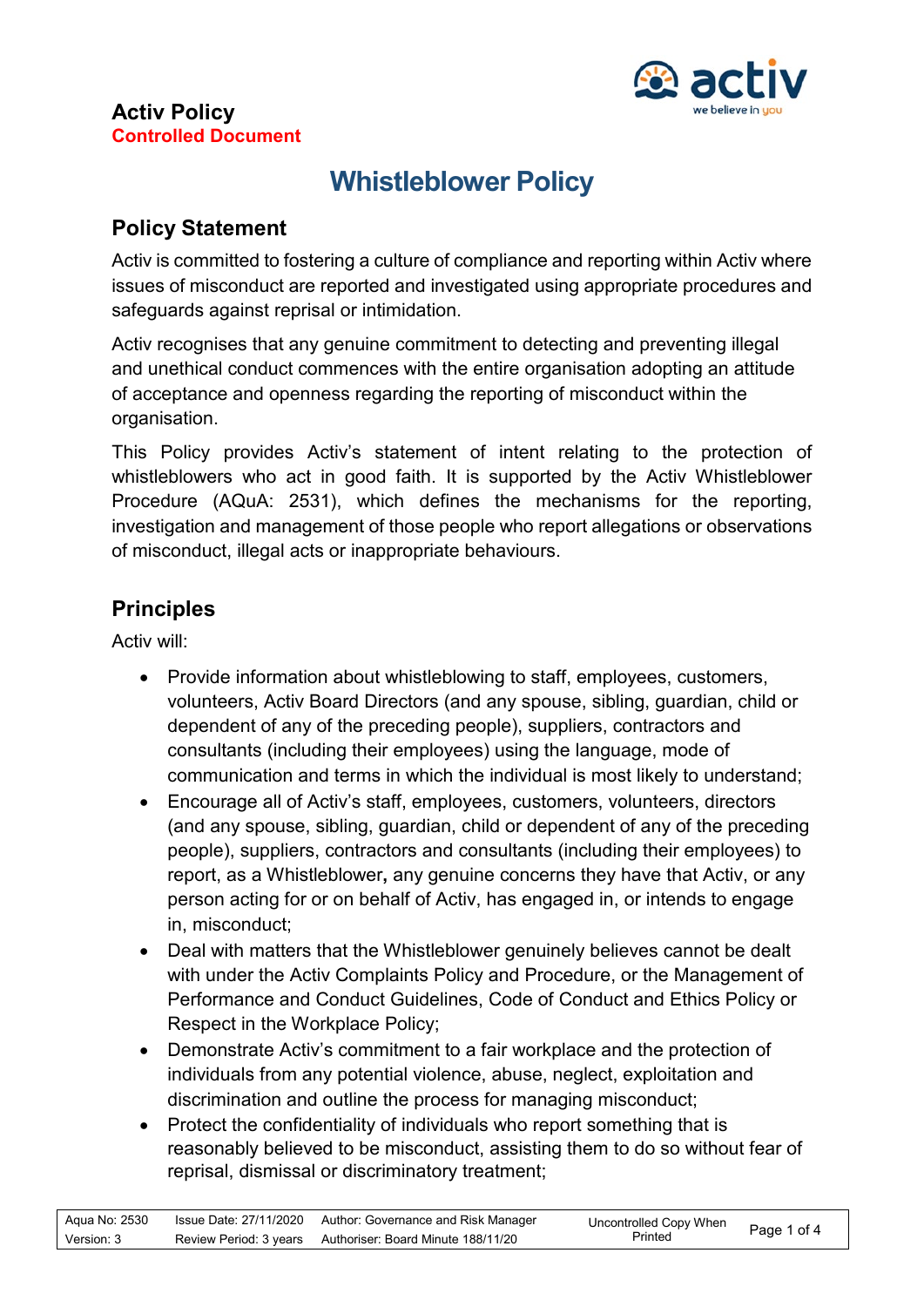

- Assist in ensuring that matters of misconduct are identified and dealt with appropriately:
- Check that Whistleblowers ensure, as far as possible, that reports are factually accurate, complete, from first-hand knowledge, presented in an unbiased fashion (and any bias or perception of bias of the Whistleblower is disclosed), and without material omission; and
- Investigate cases where a Whistleblower has made a report of misconduct where he or she knew, or ought to have known, that the allegation of Misconduct was false (including where the allegation has been made maliciously, vexatiously or without any reasonable basis).Where such cases are found, the Whistleblower will be subjected to disciplinary proceedings, which may result in being summarily dismissed from his or her employment with Activ or having his or her contract with Activ terminated.

# **Definitions**

**Contractor** - a person or firm that undertakes a contract to provide materials or labour to perform a service or do a job.

**Immunity** - an undertaking given by Activ to a Whistleblower that Activ will not take action against the Whistleblower, adverse to the interests of the Whistleblower, as a result of receiving a genuine report of Misconduct from the Whistleblower.

**Investigation** - a search of evidence connecting or tending to connect a person (either a natural person or a body corporate) with conduct that infringes the law.

**Misconduct** - behaviour on the part of any person acting by or on behalf of Activ, that has breached, or intends to breach the law or engage in any unethical behaviour. Matters which should be reported whether actual or suspected may include:

- a) Dishonest, fraudulent, corrupt or unlawful conduct or practices such as bribery, coercion, corruption, money laundering or theft;
- b) Misleading or deceptive conduct, including conduct or representations which amount to improper or misleading accounting or financial reporting practices;
- c) Unethical conduct taken by or on behalf of Activ such as the dishonest altering of company records or financial data, the adoption of unethical and unlawful accounting practices or serious financial impropriety;
- d) Conduct within Activ's control which presents a significant and imminent danger to the environment or to the health and safety of members of the public including any conduct that has been reported to the management of Activ but not acted upon within a reasonable time of being reported;
- e) A breach of Activ's policies or Code of Conduct and Ethics Policy that has been reported to the management of Activ but not acted upon within a reasonable time of being reported;

| Aqua No: 2530 | Issue Date: 27/11/2020 | Author: Governance and Risk Manager                       | Uncontrolled Copy When<br>Printed | Page 2 of 4 |
|---------------|------------------------|-----------------------------------------------------------|-----------------------------------|-------------|
| Version: 3    |                        | Review Period: 3 years Authoriser: Board Minute 188/11/20 |                                   |             |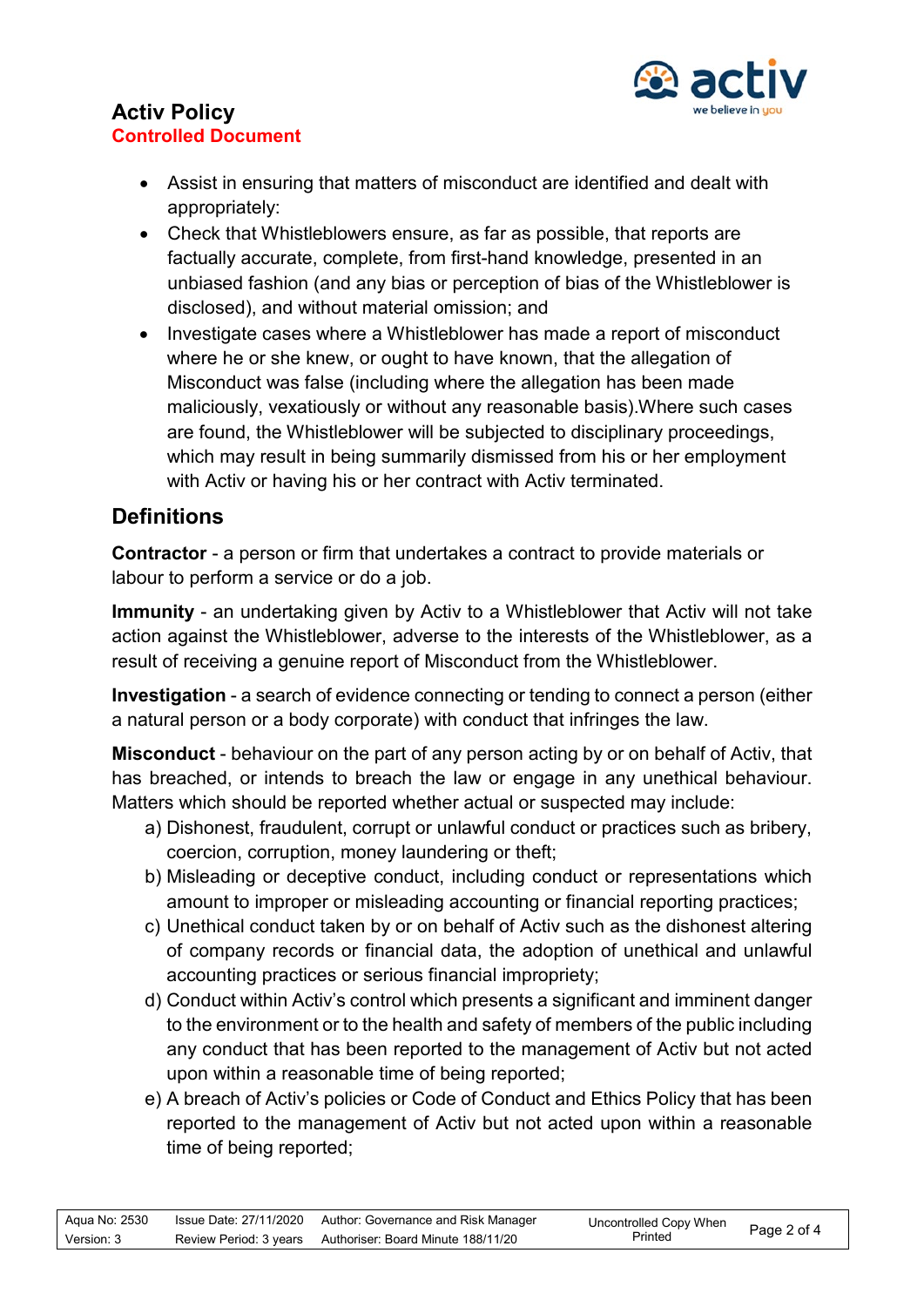

- f) Any action taken against, or harm suffered by a person as a result of making a report under this policy; and
- g) Any serious breach of the laws relating to harassment, violence, abuse, neglect, exploitation, discrimination, victimisation, safety or bullying that cannot be dealt with under the Activ Complaints Policy and Procedure, the Code of Conduct and Ethics Policy, the Management of Performance and Conduct Guidelines, or the Respect in the Workplace Policy.

**Supplier** - a person or organisation that provides something needed such as a product or service.

**Whistleblower** - any Activ staff member, employee, customer, volunteer, Board Director (and any spouse, child or dependent of any of the preceding people), supplier, contractor and consultant (including their employees) who whether anonymously or not:

- a) makes or attempts to make a report of Misconduct to Activ using the Misconduct Report Form;
- b) wishes to avail themselves of protection against reprisal for having made the report; and
- c) is accepted by Activ under this procedure as a Whistleblower.

**Whistleblower Protection Officer** - appropriately qualified key personnel, who is appointed by Activ as a Whistleblower Protection Officer (WPO) and has responsibility for accepting reports of Misconduct from Whistleblowers and protecting Whistleblowers. Activ generally has three options for WPO:

- a) The Chief Executive Officer;
- b) The Executive Manager, People and Quality; and
- c) The Governance and Risk Manager.

In the event where Misconduct relates to the CEO, Board Member or key personnel, the matter can be reported directly to the Chair of the Board (who will act as the WPO).

**Whistleblower Investigations Officer** - an individual appointed by the WPO to investigate a report of Misconduct received from a Whistleblower.

## **Responsibilities and delegations**

**Scope:** This policy applies to all Activ staff, employees, volunteers, work experience placements, managers, and Board Directors of Activ (and any spouse, sibling, guardian, child or dependent of any of the preceding people), suppliers, contractors and consultants (including their employees).